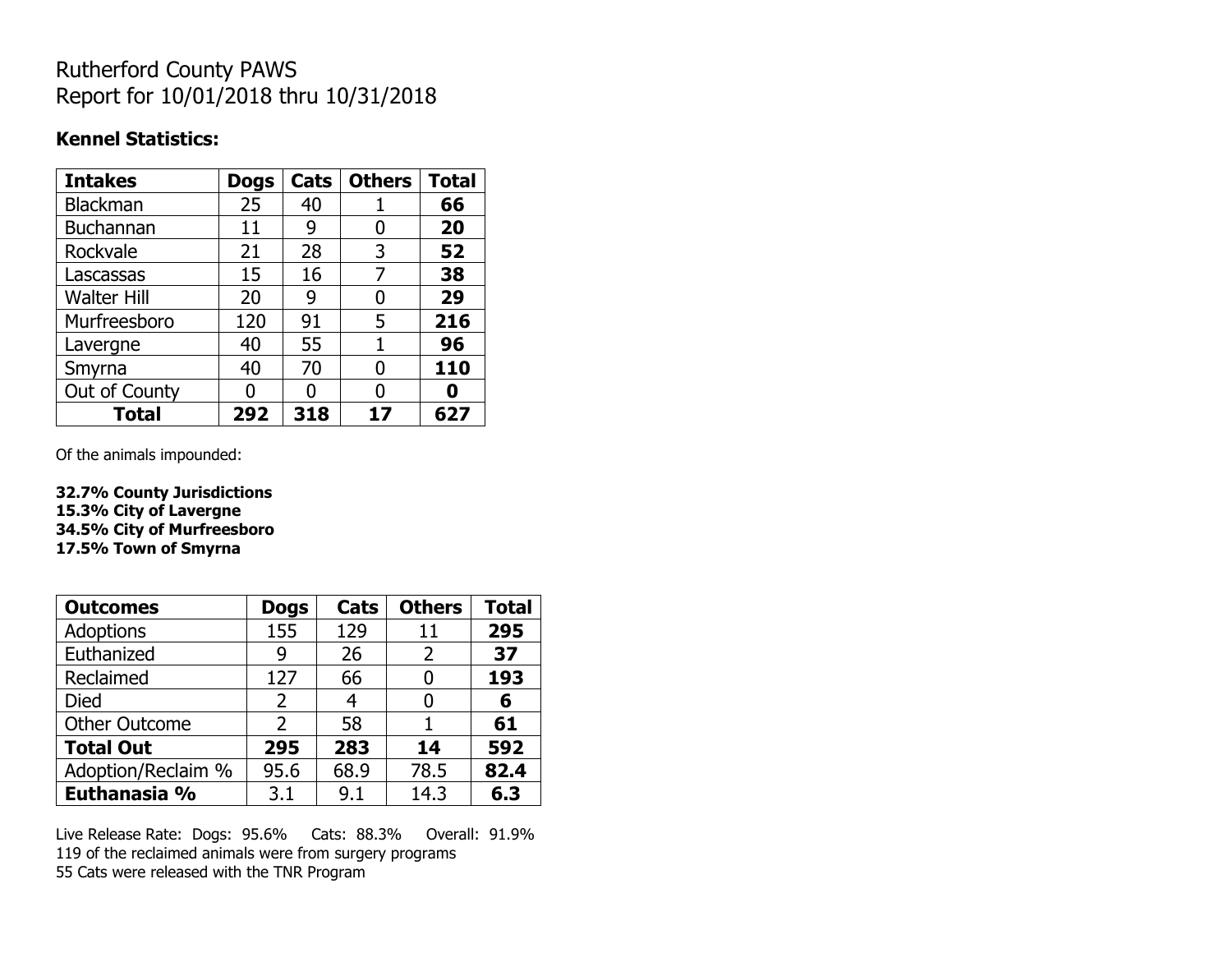Animals left in shelter on 10/31/2018: 136

2558 People visited the shelter looking for a lost /new pet.

2605 Logged calls/voice mails for the month.

### **Activity Report by Jurisdiction:**

| Zones           | <b>Calls Received</b> | Calls Completed |
|-----------------|-----------------------|-----------------|
| <b>Blackman</b> | 248                   | 255             |
| Buchannan       | 96                    | 102             |
| Lavergne        | 347                   | 359             |
| Lascassas       | 106                   | 111             |
| Murfreesboro    | 682                   | 710             |
| Rockvale        | 168                   | 174             |
| Smyrna          | 217                   | 225             |
| Walter Hill     | 124                   | 128             |
| Out of Area     | 9                     | 9               |
| <b>Total</b>    | 1997                  | 2073            |

37.5% County Jurisdictions 17.4% City of Lavergne 34.2% City of Murfreesboro 10.9% Town of Smyrna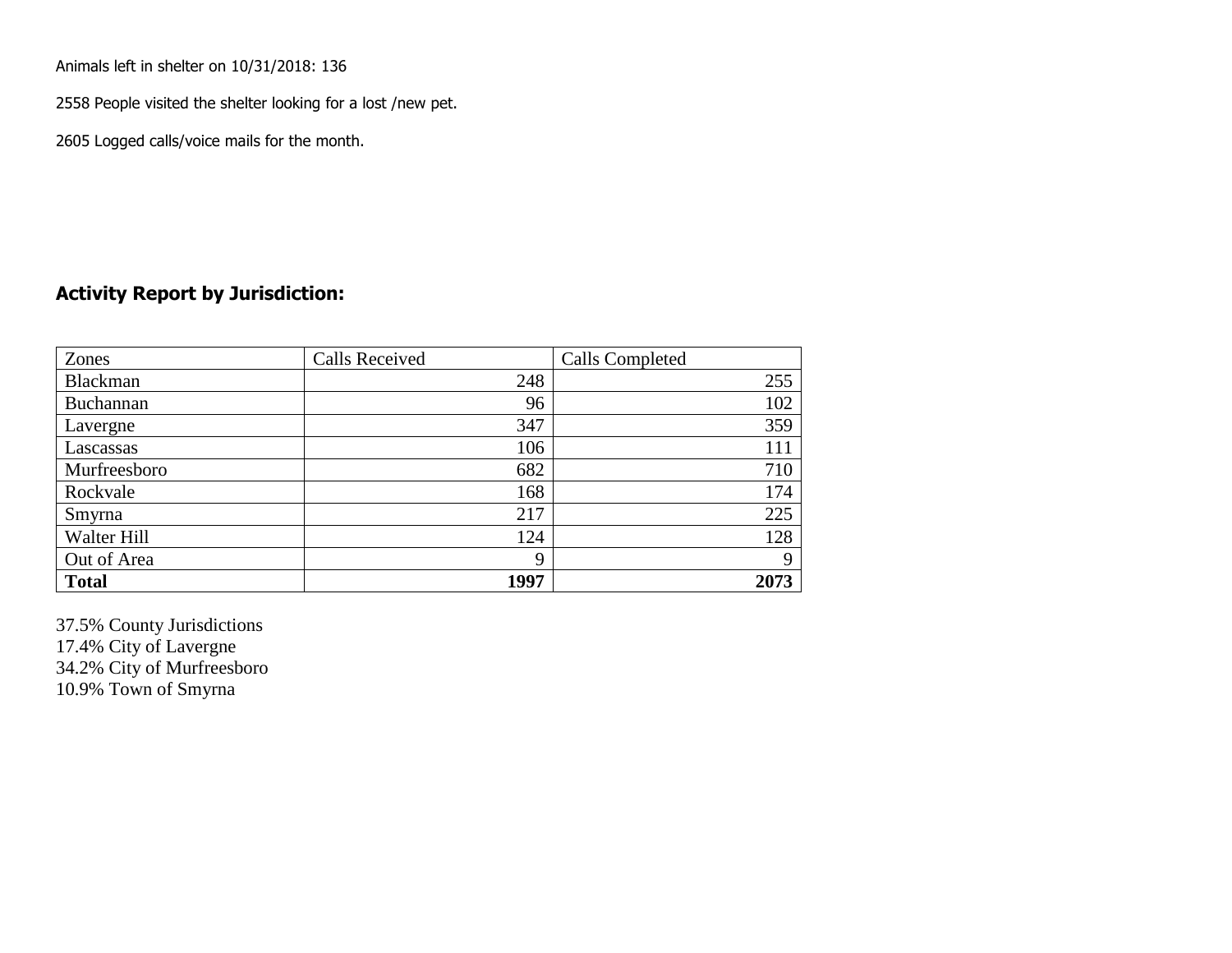# **Mileage:**

| <b>Officer</b> | <b>Miles</b> |
|----------------|--------------|
| 421            | 1085         |
| 423            | 1240         |
| 424            | 1761         |
| 426            | 1425         |
| 427            | 1411         |
| 428            | 1602         |
| 429            | 289          |
| 430            | 1538         |
| 437            | 1438         |
|                |              |
|                |              |
|                |              |
|                |              |
|                |              |
|                |              |
|                |              |
|                |              |
| <b>Total</b>   | 11788        |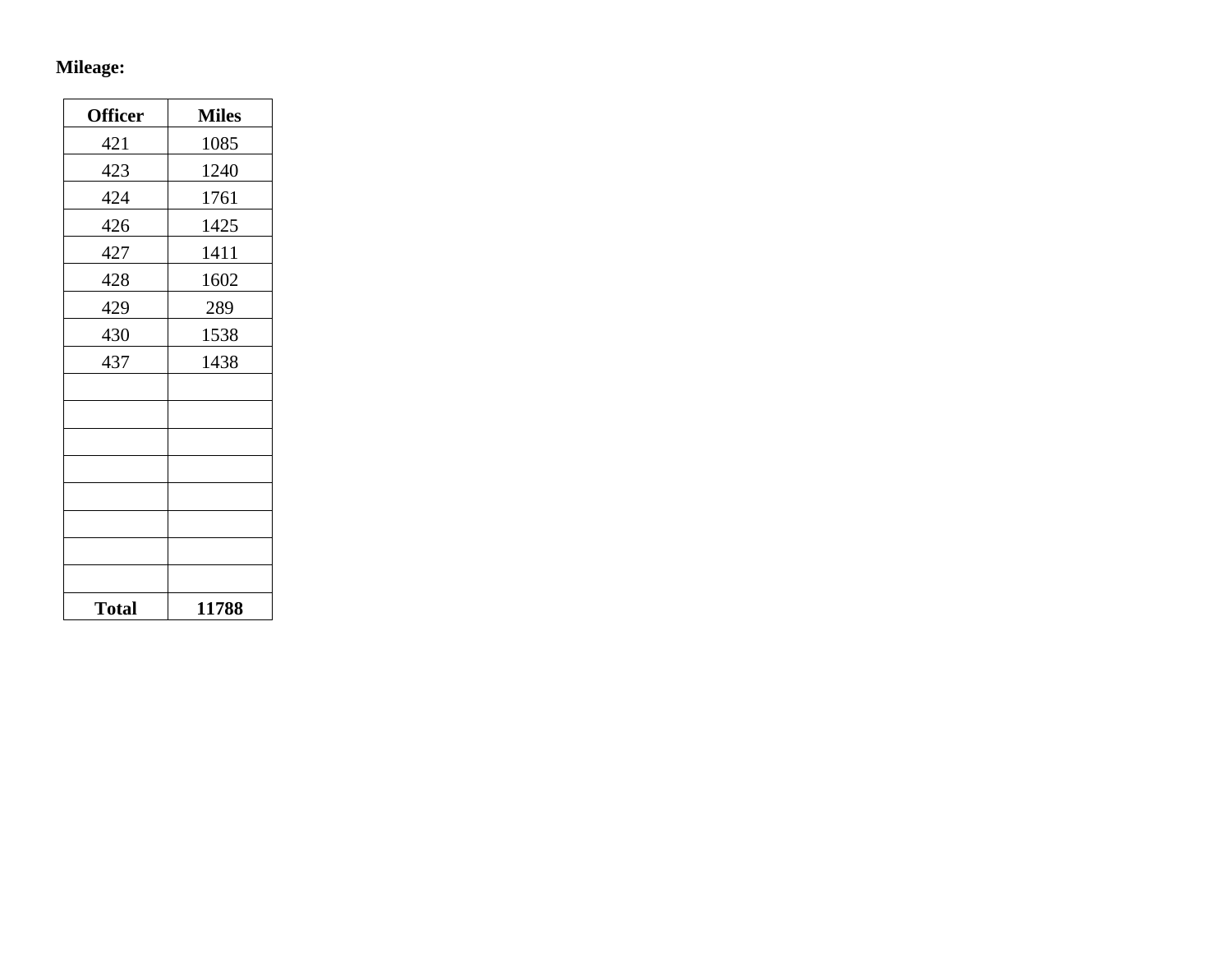## Fiscal Year-to-Date Report 07/01/2018 thru 10/31/2018

### **Kennel Statistics:**

| <b>Intakes</b>     | <b>Dogs</b> | Cats | <b>Others</b> | <b>Total</b> |
|--------------------|-------------|------|---------------|--------------|
| Blackman           | 74          | 151  |               | 226          |
| <b>Buchannan</b>   | 55          | 37   | 2             | 94           |
| Rockvale           | 71          | 120  | 5             | 196          |
| Lascassas          | 59          | 72   | 8             | 139          |
| <b>Walter Hill</b> | 46          | 62   | 2             | 110          |
| Murfreesboro       | 478         | 430  | 28            | 936          |
| Lavergne           | 128         | 205  | 4             | 337          |
| Smyrna             | 139         | 262  | 7             | 408          |
| Out of County      | 21          | 2    | 0             | 23           |
| <b>Total</b>       | 1071        | 1341 | 57            | 2469         |

Of the animals impounded since July 01:

**31.9% County Jurisdictions**

**13.7% City of Lavergne 37.9% City of Murfreesboro**

**16.5% Town of Smyrna**

| <b>Outcomes</b>      | <b>Dogs</b> | Cats | <b>Others</b>  | <b>Total</b> |
|----------------------|-------------|------|----------------|--------------|
| <b>Adoptions</b>     | 576         | 711  | 21             | 1308         |
| Euthanized           | 56          | 101  | 9              | 166          |
| Reclaimed            | 420         | 292  | 5              | 717          |
| <b>Died</b>          | 5           | 51   | $\overline{2}$ | 58           |
| <b>Other Outcome</b> |             | 304  | 14             | 325          |
| <b>Total Out</b>     | 1064        | 1459 | 51             | 2574         |
| Adoption/Reclaim %   | 93.6        | 68.8 | 51.0           | 78.7         |
| Euthanasia %         | 5.3         | 6.9  | 17.7           | 6.5          |

Live Release Rate: 90.6%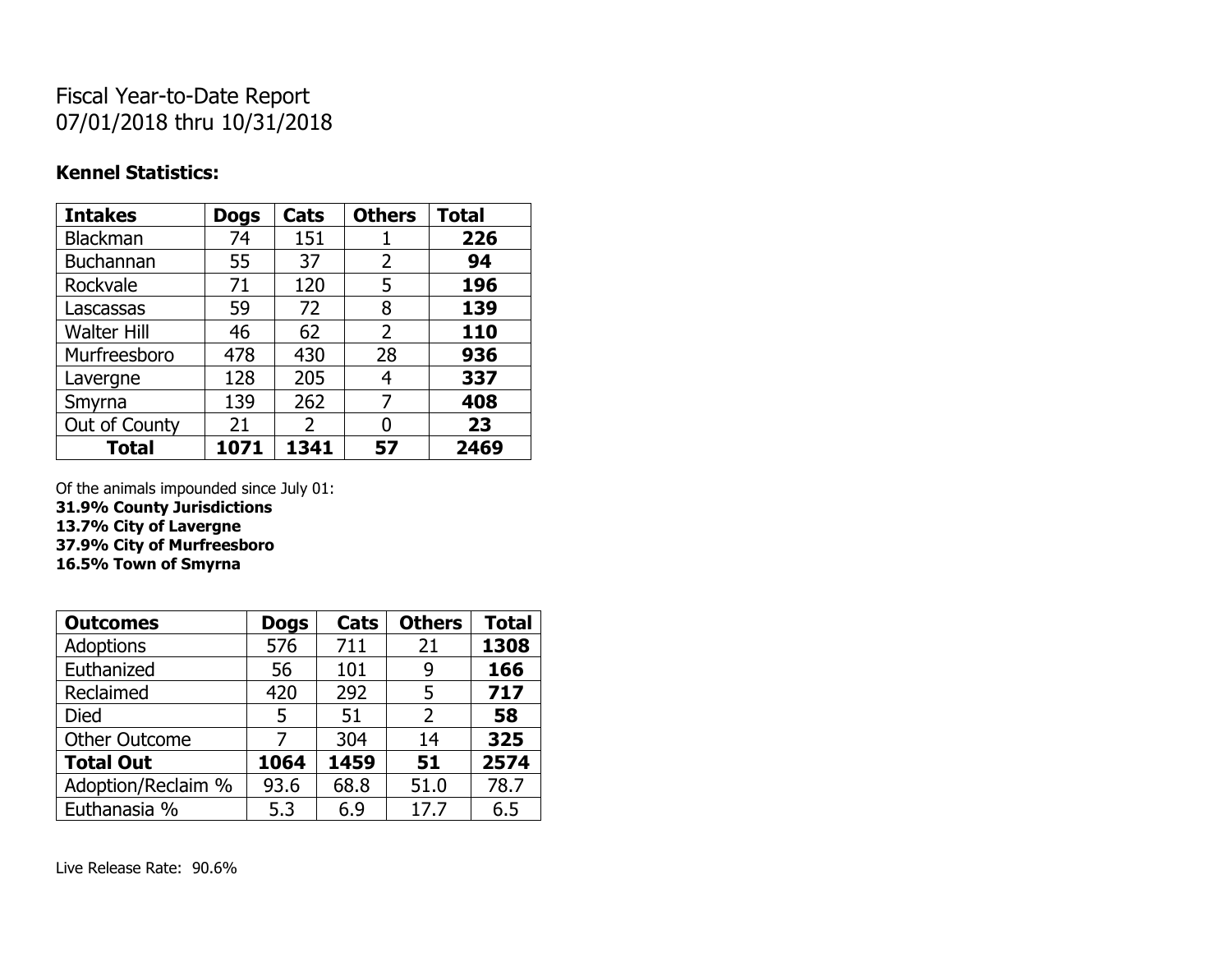11219 People have visited the shelter since July 01, 2018 looking for a lost /new pet.

10524 Logged calls/voice mails since July 01, 2018.

## **Activity Report by Jurisdiction:**

| Zones        | <b>Calls Received</b> | Calls Completed |
|--------------|-----------------------|-----------------|
| Blackman     | 1116                  | 1123            |
| Buchannan    | 462                   | 466             |
| Lavergne     | 1315                  | 1325            |
| Lascassas    | 485                   | 487             |
| Murfreesboro | 2575                  | 2601            |
| Rockvale     | 615                   | 620             |
| Smyrna       | 889                   | 898             |
| Walter Hill  | 437                   | 440             |
| Out of Area  | 72                    | 71              |
| <b>Total</b> | 7966                  | 8031            |

40.0% County Jurisdictions 16.5% City of Lavergne 32.3% City of Murfreesboro 11.2% Town of Smyrna